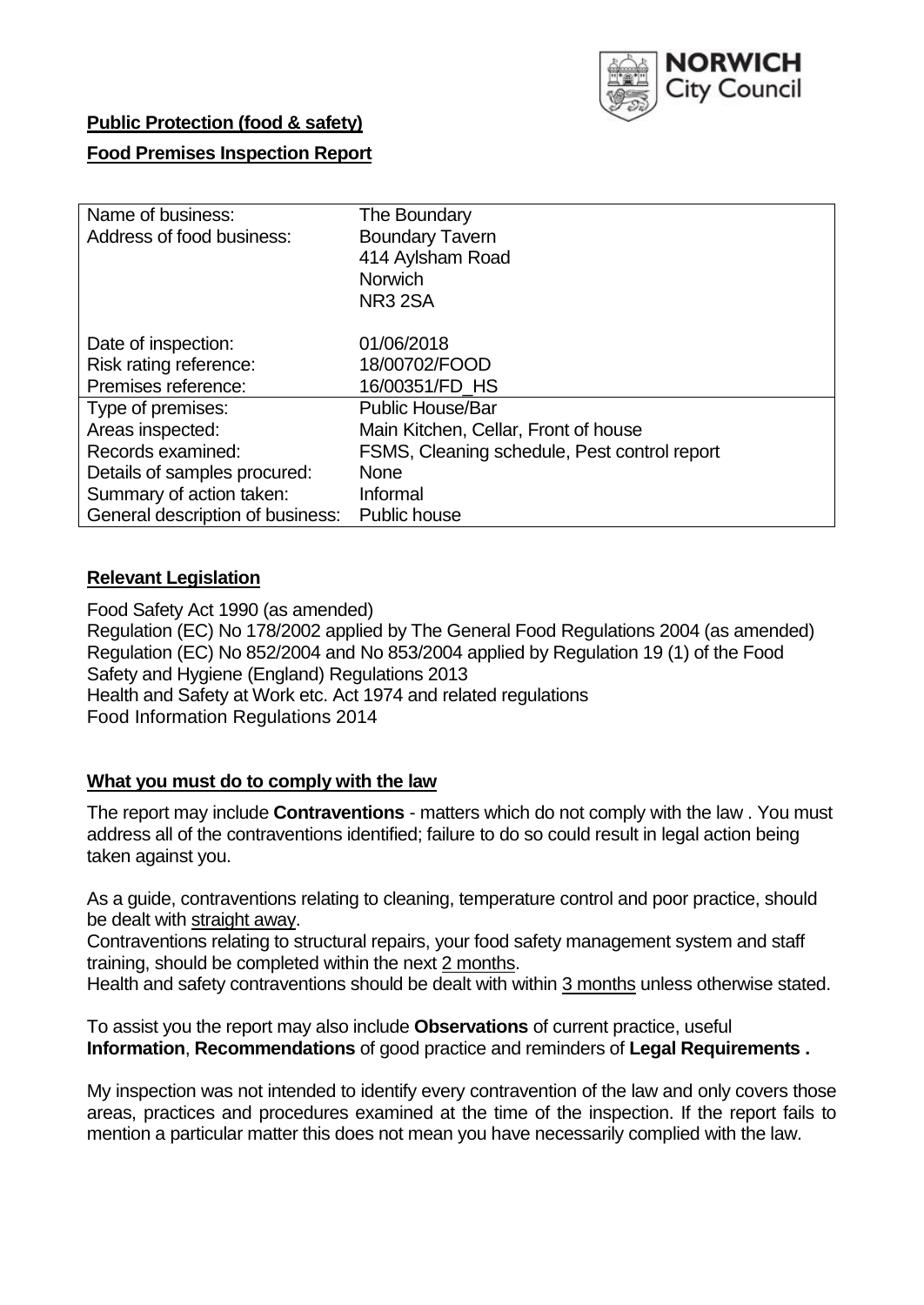# **FOOD SAFETY**

#### **How we calculate your Food Hygiene Rating:**

The food safety section has been divided into the three areas which you are scored against for the hygiene rating: 1. food hygiene and safety procedures, 2. structural requirements and 3. confidence in management/control procedures. Each section begins with a summary of what was observed and the score you have been given. Details of how these scores combine to produce your overall food hygiene rating are shown in the table.

| <b>Compliance Area</b>                     |          |    |                | <b>You Score</b> |                |    |           |    |                |  |  |
|--------------------------------------------|----------|----|----------------|------------------|----------------|----|-----------|----|----------------|--|--|
| Food Hygiene and Safety                    |          |    | 0              | 5.               | 10             | 15 | 20        | 25 |                |  |  |
| <b>Structure and Cleaning</b>              |          |    | $\overline{0}$ | 5                | 10             | 15 | 20        | 25 |                |  |  |
| Confidence in management & control systems |          |    | 0              | 5                | 10             | 15 | 20        | 30 |                |  |  |
|                                            |          |    |                |                  |                |    |           |    |                |  |  |
| <b>Your Total score</b>                    | $0 - 15$ | 20 | $25 - 30$      |                  | $35 - 40$      |    | $45 - 50$ |    | > 50           |  |  |
| <b>Your Worst score</b>                    | 5        | 10 | 10             |                  | 15             |    | 20        |    | $\blacksquare$ |  |  |
|                                            |          |    |                |                  |                |    |           |    |                |  |  |
| <b>Your Rating is</b>                      | 5        | 4  | 3              |                  | $\overline{2}$ |    |           |    | $\Omega$       |  |  |

Your Food Hygiene Rating is 5 - a very good standard



# **1. Food Hygiene and Safety**

Food Hygiene standards are excellent. You demonstrated full compliance with legal requirements. You have safe food handling practices and procedures and all the necessary control measures to prevent cross-contamination are in place. **(Score 0)**

#### Contamination risks

**Observation** Contamination risks were controlled

**Observation** I was pleased to see that prepared fruit for drinks were stored in lidded plastic containers behind the bar.

I was pleased to see that the scoop for the ice was kept separate in a lidded plastic container.

#### Hand-washing

**Observation** Hand washing was managed well and wash-hand basins were well stocked with hand cleaning material.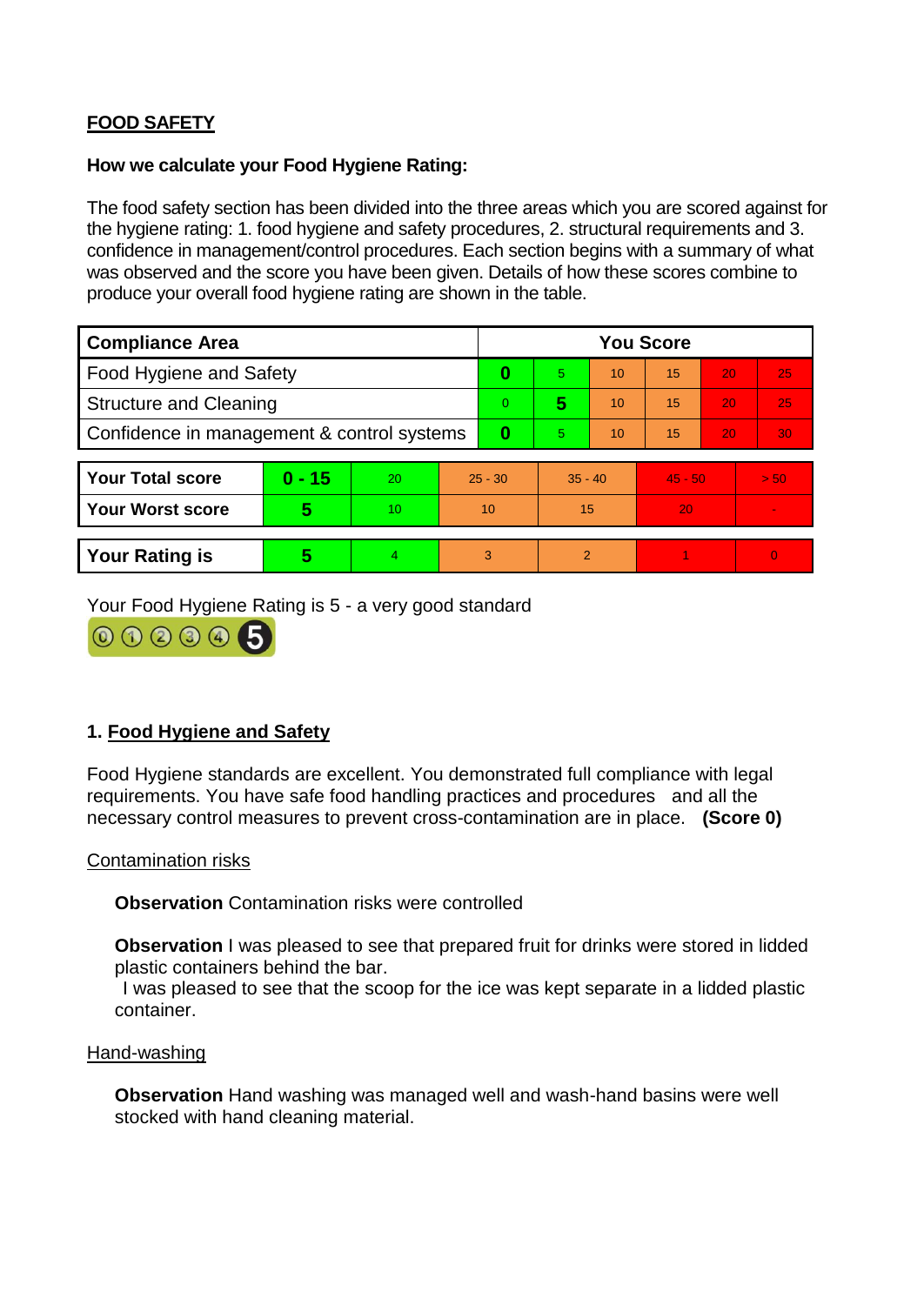## Personal Hygiene

**Observation** I was pleased to see that standards of personal hygiene were high.

#### Temperature Control

**Observation** I was pleased to see you were able to limit bacterial growth and/or survival by applying appropriate temperature controls at points critical to food safety and that you were diligently monitoring temperatures.

#### Poor Practices

**Observation** A bar tender was seen placing the rim of the glass directly touching the Pearl optic when dispensing a drink into the glass. These optics were designed to be used so that the glass doesn't come in direct contact with the glass. Please retrain your staff on the use of these optics.

## **2. Structure and Cleaning**

The structure facilities and standard of cleaning and maintenance are all of a good standard and only minor repairs and/or improvements are required. Pest control and waste disposal provisions are adequate. The minor contraventions require your attention. **(Score 5)**

## Cleaning of Structure

**Contravention** The following structural items were dirty and require more frequent and thorough cleaning:

- cobwebs were seen to the ceiling in the cellar
- the shelving behind the bar was very sticky

#### Cleaning of Equipment and Food Contact Surfaces

**Contravention** The following surfaces and equipment in contact with food were dirty and/or could not be cleaned and require cleaning or discarding:

• interior to the ice machine.

**Observation** I was pleased to see that the ice scoop for the ice machine was stored in plastic lidded box.

#### Cleaning Chemicals / Materials / Equipment and Methods

**Observation** I was pleased to see that the premises was generally kept clean and that your cleaning materials, methods and equipment were able to minimise the spread of harmful bacteria between surfaces.

## **3. Confidence in Management**